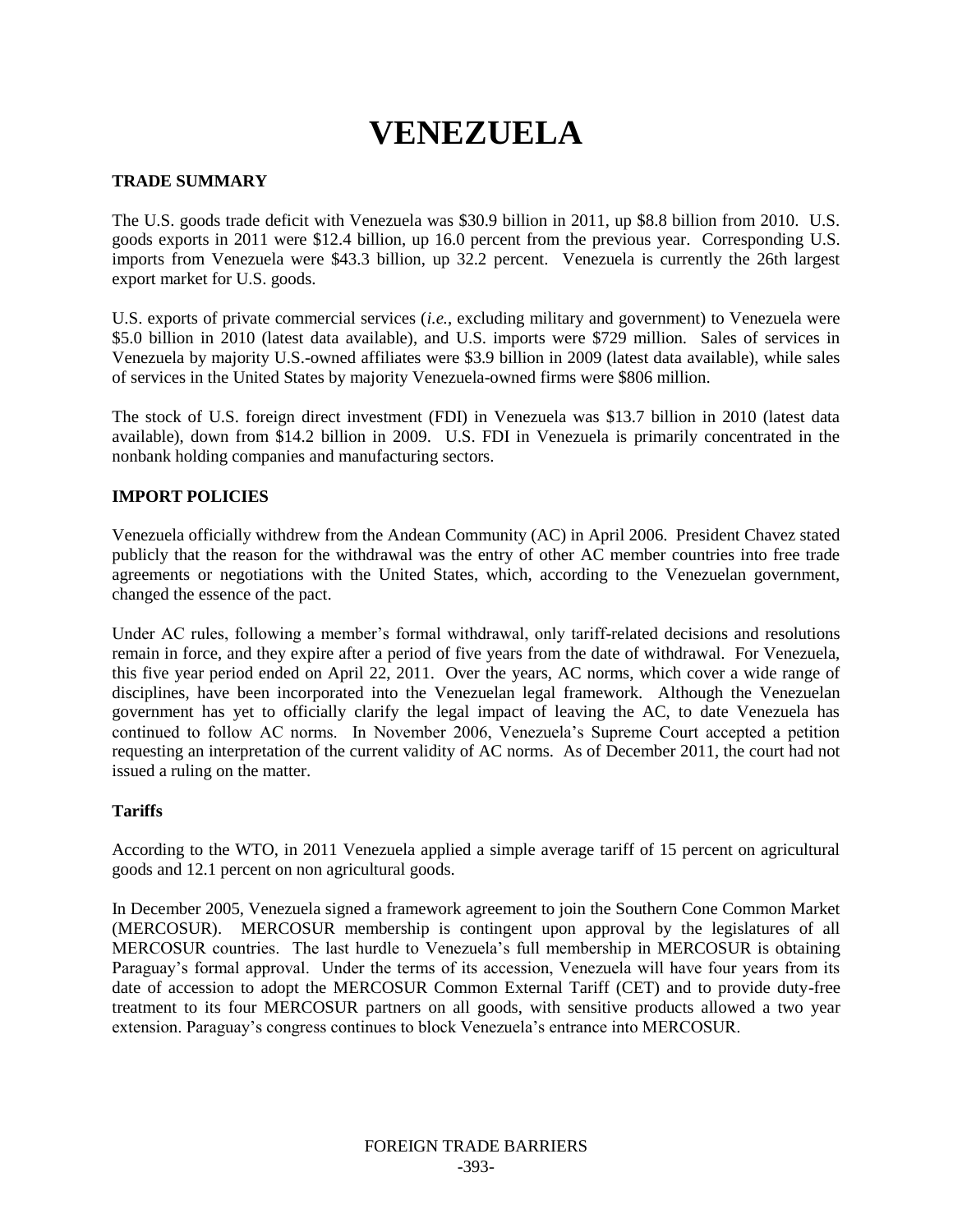#### **Nontariff Measures**

A Law of Fair Costs and Prices was promulgated on July 14, 2011, and entered into effect on November 22, 2011. The law gives the Venezuelan government broad authority to regulate the prices of almost all goods and services sold to the public, including imported products. A new bureaucracy has been empowered to decide whether prices are "fair" and to identify businesses that make "excessive profits." At the time of writing, businesses are providing the cost and other data requested by the government, despite the fact that detailed implementing regulations have not been released. The law will initially be applied to foodstuffs, personal care and household cleaning products, and construction materials.

Currency controls introduced in 2003 continue to pose a significant barrier to most trade with Venezuela, with the possible exception of food and agricultural goods and health and pharmaceutical products. There are currently two entities through which importers may seek foreign exchange: (1) the Foreign Exchange Commission, or *Comision de Administracion de Divisas* (CADIVI); and (2) the Transaction System for Foreign Currency Denominated Securities (SITME), which falls under the supervision of the Central Bank of Venezuela (BCV).

The official exchange rate was fixed at 2.15 bolivars (Bs)/\$1 from March 2005 through January 10, 2010. On January 11, 2010, the government devalued the currency and set 2 exchange rates, 1 at 2.6 Bs/\$1 (which applied to certain priority imports such as food, healthcare, science and technology products, capital goods, and public sector imports) and 1 at 4.3 Bs/\$1 (which applied to non-priority imports and most other categories of foreign exchange requests). On December 30, 2010, the government announced the devaluation of the currency as of January 1, 2011, eliminating the 2.6 Bs rate and creating a single official exchange rate of 4.3 Bs/\$1, which remains the official rate of exchange. SITME operations since June 2010 have had an implicit exchange rate of approximately 5.30 Bs/\$1.

Importers who wish to use the CADIVI system must first enroll in its Registry of Users of the System of Administration of Foreign Exchange (RUSAD). Importers who receive pre-approval may import goods and then apply for CADIVI approval to purchase dollars at the relevant official rate to pay for the imports. The CADIVI system is available for importers in sectors classified as strategic, including food, health products, machinery and equipment, commerce, chemicals, and metals. Authorizations for foreign currency through CADIVI are not expeditious, and can require the submission of significant numbers of supporting documents by the Venezuelan importer with the support or collaboration of the exporter.

When oil prices fell sharply in the latter half of 2008, the Venezuelan government reduced overall CADIVI approvals from an average of \$187 million per working day in October 2008 to a daily average of \$118 million for 2009. In the period from January to September 2011, CADIVI approved a total of \$22.9 billion in foreign exchange disbursals, averaging \$128 million per working day. This included \$14.8 billion in approvals for imports (not including imports under the Latin American Integration Association Agreement). Import sectors receiving the greatest exchange flows were: food (22.7 percent), healthcare (23.3 percent), automotive (13.1 percent), commerce (8.5 percent), machinery and equipment (5.2 percent), and chemical (8.5 percent).

The need to obtain CADIVI pre-approval to import goods and for payments at the official exchange rate has caused increased obstacles to trade due to the complex pre-approval process, delays in receiving approvals and payments, and restrictions on imports and importers. Once goods have arrived in Venezuela, cleared customs, and have been verified, CADIVI should approve payment within 30 days. However, importers have reported delays in receiving such approvals, as well as unpredictability and inconsistency in their grant. Many companies have moved to the SITME foreign exchange market (*discussed below*) to obtain foreign currency to pay for imports, somewhat alleviating the demand on the CADIVI system. However, many companies continue to report that they are not receiving sufficient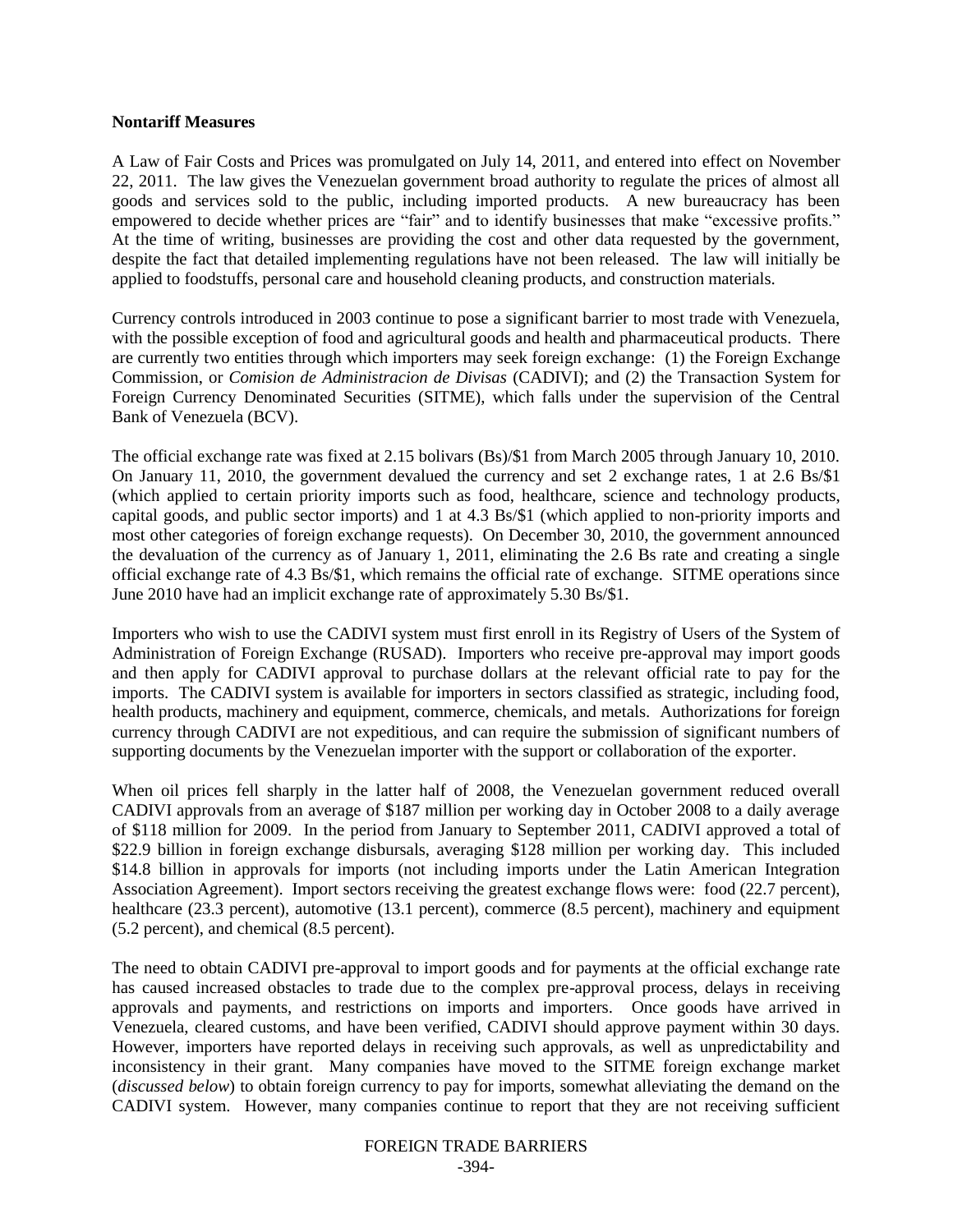foreign exchange to satisfy their business needs. Additionally, since 2006, CADIVI approvals for dividend repatriation have been minimal.

In May 2010, the Venezuelan government abolished the former "*permuta*," or parallel market foreign exchange system, in place since currency controls were implemented in 2003. In June 2010, the BCV created SITME. Average SITME approvals since June 2010 have been approximately \$35 million per business day, while average disbursals in the former parallel market in 2009 were estimated at \$110 million per business day. SITME operations have received an exchange rate of approximately 5.30 Bs/\$1. Under SITME, transaction amounts for individual customers are limited to \$50,000 a day, with a maximum total of \$350,000 a month. New regulations that took effect on January 1, 2012, require that all importers who wish to use SITME must first register in a new registry called RUSITME, similar to CADIVI"s RUSAD. Requests for SITME exchange transactions are made through Venezuelan banks. Importers must have been bank clients for 90 days prior to their registration in the RUSITME system. Importers and others that acquire foreign exchange through CADIVI are not allowed to access SITME during the 90 days that follow. The elimination of the *permuta* market and restricted access to CADIVI and SITME has resulted in the growth of a black market for foreign exchange transactions.

Burdensome documentation requirements are another significant disincentive to importation. Beginning January 1, 2008, all automobile importers were required to obtain a license from the Ministry of People"s Power for Commerce for authorization to receive foreign exchange for the importation of assembled vehicles. According to the resolution, approval of these licenses depends on "national need, the capacity of national production, plans to expand local production, model cost, historic sales, and the efficient use of fuel." As part of requesting this license, all automotive companies have to include their "national production plan" and their "vehicle importation plan." The law also prohibits the importation of passenger cars with engines larger than three liters, thus discriminating against companies selling predominantly larger cars. Venezuela prohibits the importation of used cars, buses, and trucks, and used tires, as well as used clothing.

Since 2008, the government has used an import quota mechanism for vehicles in a bid to increase the number of automobiles assembled in Venezuela. However, carmakers are subject to limited allocations of dollars to import components they need to carry out production in Venezuela. On an annual basis, assemblers may present their requests for a determined number and models of imported vehicles, which are then subject to the issuance of import licenses by the government. Import licenses have generally been awarded to assemblers that have a sister assembler in countries that already have government-togovernment agreements with Venezuela, such as Argentina and Ecuador.

The 2008 automotive regime added a requirement to produce dual fuel (gasoline and natural gas) vehicles. The original law mandated that all new vehicles sold in Venezuela after December 1, 2008, be dual fuel. This rule was twice postponed and then changed. As of April 1, 2009, 30 percent of vehicles sold must be dual fuel, and each Venezuelan assembler must produce at least 2 dual fuel models. This dual fuel requirement also applies to vehicles imported by assemblers. Of the total number of vehicles brought into the country by an importer, 30 percent of the imported vehicles must be dual models, and the remaining 70 percent must be converted once imported. As of December 2011, however, the ability of the assemblers to meet this requirement is unclear due to the size of the investments needed to comply. In addition, the gradually increasing requirement for local content in domestically assembled vehicles was changed to a flat 50 percent requirement, which will be applicable beginning in 2013. A new requirement for motors to be assembled in Venezuela by 2010 was also added. Assemblers have stated that these two requirements are extremely problematic. Local industry is unable to produce sufficient components to allow 50 percent local content, and the variety of motors and the necessary large production runs will make local motor assembly prohibitively expensive.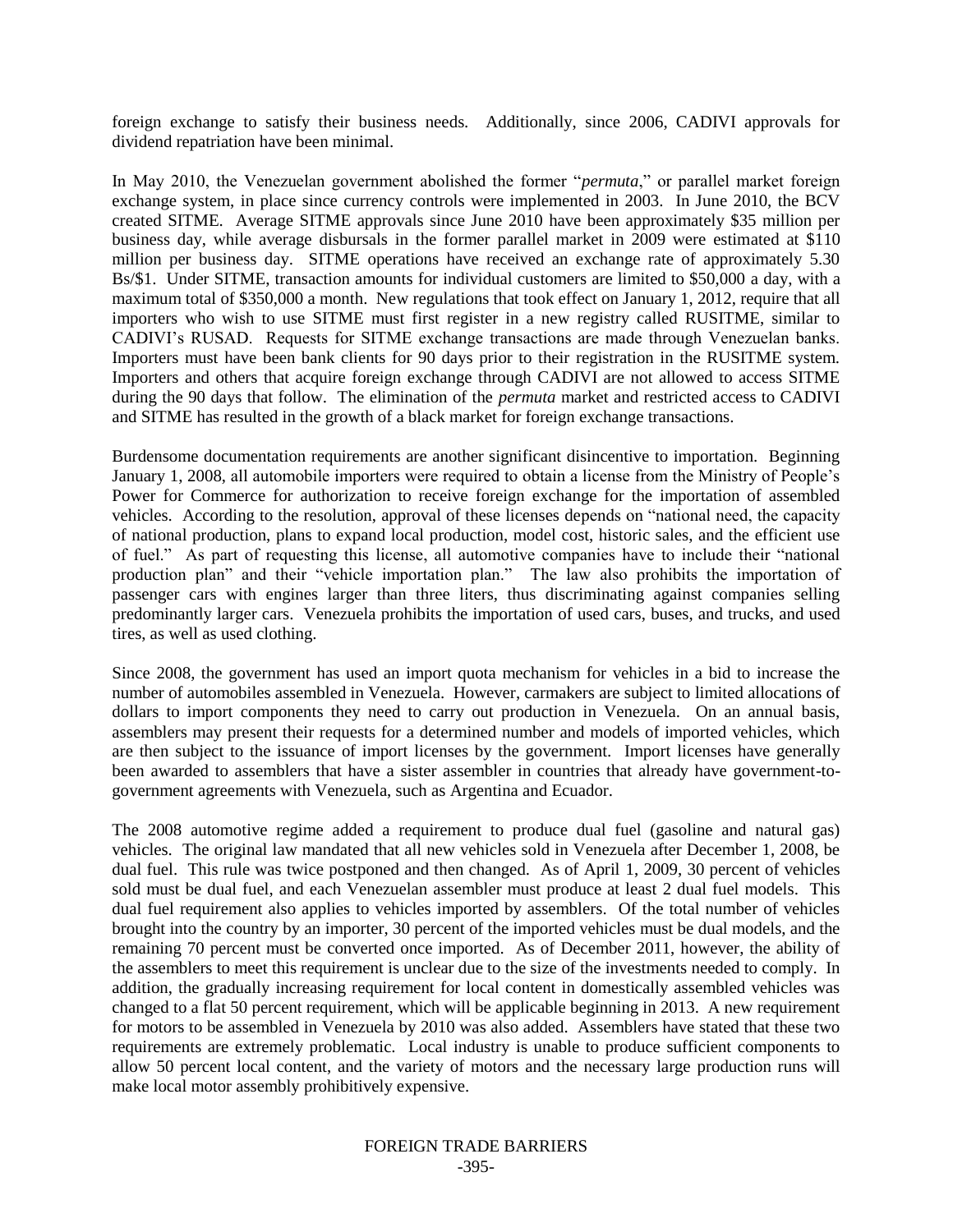In addition, Venezuela also appears to protect some industries within its agricultural sector through the use of licenses and sanitary permits that restrict imports. The Venezuelan government applies fixed farm gate prices for producers of corn, rice, sorghum, sugar cane, milk, and beef. These prices are reviewed only when the industry applies sufficient pressure and still generally lag behind increases in input costs. Since 2007, selected basic commodities are granted agricultural subsidies based on acreage or volume.

Venezuela maintains the authority to impose tariff-rate quotas (TRQs) for up to 62 Harmonized System code 8-digit headings. Currently, the government is applying TRQs to oilseeds, corn, wheat, milk and dairy, and sugar. The issuance of import licenses for such TRQs is neither transparent nor automatic and has negatively affected trade in basic agricultural commodities as well as processed products. Import licenses and sanitary permits are restrictive for products for which the government is trying to increase domestic output, such as raw materials for processing. The Venezuelan government has denied import licenses for both in-quota and over-quota quantities, even though importers are often willing to pay the over-quota tariff for additional quantities of some products. Furthermore, the Venezuelan government has not published regulations establishing the TRQ mechanism for certain eligible products and has refused to activate the TRQ for other products, such as pork.

Importers of many basic commodities, horticultural products, and agricultural inputs must request a "certificate of nonproduction" or a "certificate of insufficient production" before trade can take place. If the certificate is issued, the importer can request foreign exchange and obtain import licenses, import permits, and possibly tax exoneration from other government offices. Some goods may require a certificate from more than one ministry, increasing processing time. The number of ministries and agencies involved and the constant shifting of responsibilities among them has hampered the issuance of import permits, licenses, and the registration of local and imported food products. On January 18, 2008, the government of Venezuela passed a resolution waiving the "certificate of nonproduction" requirement for 51 goods to mitigate food shortages. Most recently, in 2010, the Venezuelan government updated that list, which now includes 467 agricultural products. When there is a deficit, imports are readily authorized. This has been the case for the last several years as demand has exceeded domestic supply. Since September 2007, the government of Venezuela has banned non-food use of corn and has controlled product movement through "mobilization guides," which results in a *de facto* export ban. Since the passage of a February 2009 resolution, products such as coffee and sugar, and other basic food items, cannot be exported until domestic demand is satisfied.

Since January 2003, the Venezuelan government has waived import duties for staple products. Initially, the import duty waiver was granted for a six month period. Since then, some products were added or removed from the initial list, and there were certain periods when this policy lapsed. On January 18, 2008, the government of Venezuela created a new list of tax-exempt goods that featured some products on the then current list and some additions. The list was last updated in October 2008, with customs duties for live cattle imports exonerated to allow more cattle into the country for processing.

The Venezuelan government is the main importer of basic foodstuffs and has created a large food distribution network targeted at the low and middle economic classes. The *Corporacion Venezolana de Alimentos* (CVAL) and *the Corporación de Abastecimiento y Servicios Agrícolas* (CASA) are the leading state trading entities. At the same time, *Mercado de Alimentos, C.A.* (MERCAL) and *Productora y Distribuidora Venezolana de Alimentos* (PDVAL) a division of Venezuela"s state-owned oil company *Petroleos de Venezuela* (PDVSA) also import for their own food marketing chains, offering products at prices that are at or below government fixed prices. Two supermarket chains, *Corporacion de Mercados Socialistas* (COMERSO) and *Abastos Bicentenarios* have been created to increase the government"s market presence, and to compete with the private sector. Venezuela"s food program is focused on providing a government-subsidized basic basket of products, including dry milk, precooked corn flour, black beans, rice, vegetable oils, sardines, pasta, sugar, bologna, margarine, deviled ham, eggs,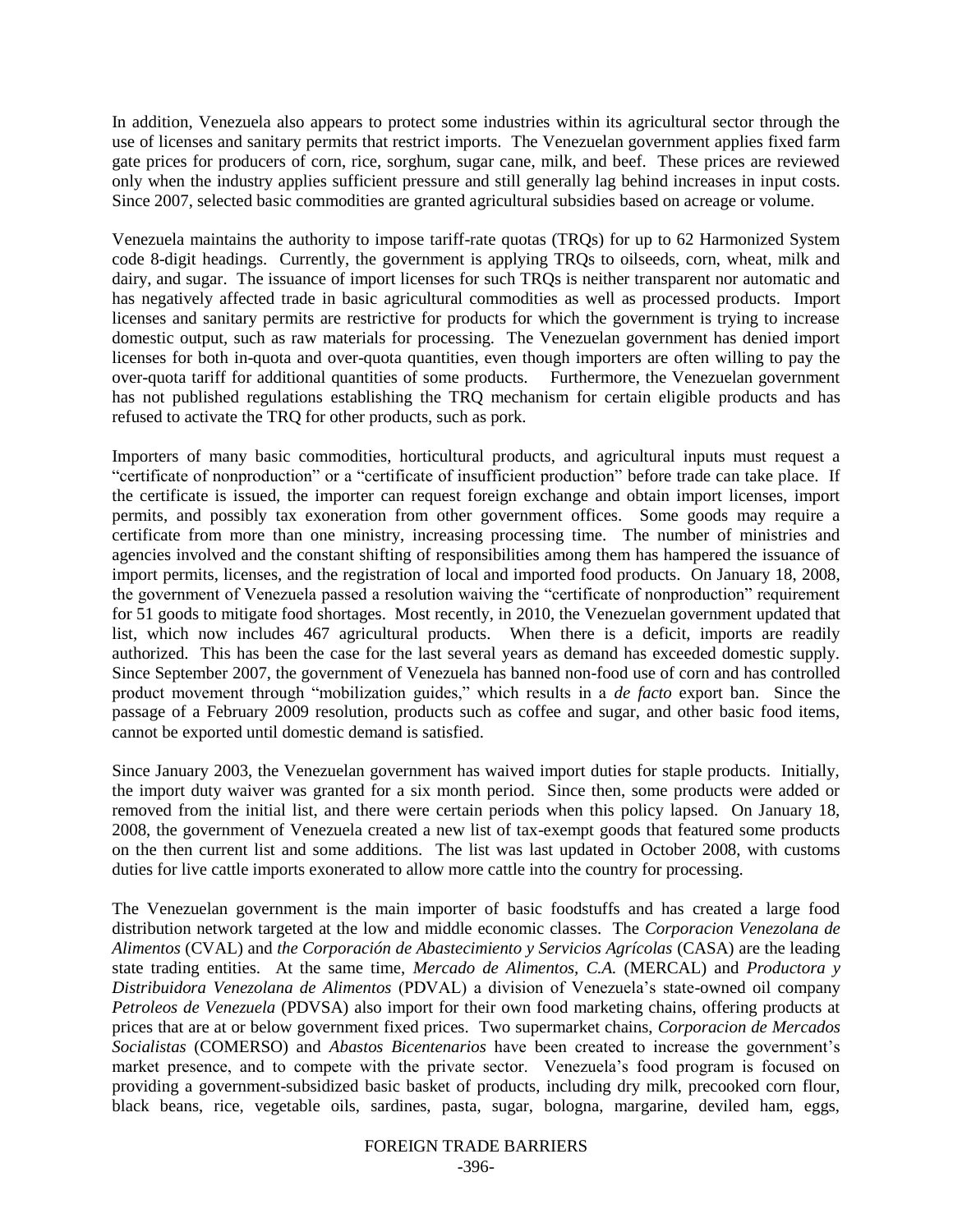mayonnaise, and sauces. Government entities have an advantage in purchasing abroad because they have guaranteed access to official dollars, import licenses and permits, and import products without tariffs and custom duties.

COMERSO, which was created in April 2010, now handles purchases for government-run supermarket chains. It appears that the expansion of the government role in trade is likely to grow. On December 1, 2010, the Venezuelan government created a new corporation, Venecom, which, according to the announcement in Venezuela"s Official Gazette, is charged with handling foreign trade in support of the development of small and medium sized industry. Venecom follows in the footsteps of *Suministros Venezolanos Industriales C.A.* (SUVINCA), which was established in 2006 and began operations in 2008, and is charged with supporting the government's plan to develop 200 socialist factories. SUVINCA and Venecom are reportedly involved in importing for these sectors.

# **GOVERNMENT PROCUREMENT**

Venezuela"s government procurement law covers purchases by government entities, national universities, and autonomous state and municipal institutions. It is not clear to what degree the public procurement law applies to joint ventures in which a state entity has a controlling interest. The law requires a procuring entity to prepare a budget estimate for a procurement based on reference prices maintained by the Ministry of Light Industry and Trade. Although the law forbids discrimination between domestic and foreign suppliers, it provides that the President can mandate temporary changes in the bidding process "under exceptional circumstances," in accordance with "economic development plans" that promote national development or provides preferences to domestic goods and suppliers. These measures can include price preferences for domestic goods and suppliers, reservation of procurements for nationals, requirements for domestic content, technology transfer, or the use of local labor and other incentives to purchase from companies domiciled in Venezuela. For example, government decree 1892 establishes a 5 percent preference for bids from companies whose products have over 20 percent local content. In addition, half of that 20 percent of content must be from small to medium sized domestic enterprises. The Venezuelan government is increasingly awarding contracts directly, thus avoiding competition required by the government procurement law. There are allegations that companies from certain countries are favored while those from other countries, including the United States, receive less favorable treatment.

A presidential decree published in 2008 raised additional concerns. The decree established a National Service of Contractors, with which firms must register in order to sell to the government. Tenders will not be accepted without prior registration. Some observers assert that the registration requirement allows additional screening for political acceptability of a company.

Venezuela is not a signatory to the WTO Agreement on Government Procurement.

# **INTELLECTUAL PROPERTY RIGHTS PROTECTION**

Venezuela was listed on the Priority Watch List in the 2011 Special 301 Report. Key concerns cited in the Report relate to the deteriorating environment for the protection and enforcement of intellectual property rights (IPR) in Venezuela. The reinstatement of the 1955 Industrial Property Law created uncertainty with respect to patent and trademark protections. Copyright piracy and trademark counterfeiting remain widespread. Other concerns include the lack of effective protection against unfair commercial use of undisclosed test and other data generated to obtain marketing approval for pharmaceutical products. Recent progress includes passage of a Law on Crime and Contraband, which imposes penalties for smuggling violations and provides for the seizure of goods that infringe IPR. However, Venezuela must still make significant improvements to its regime for IPR protection and enforcement.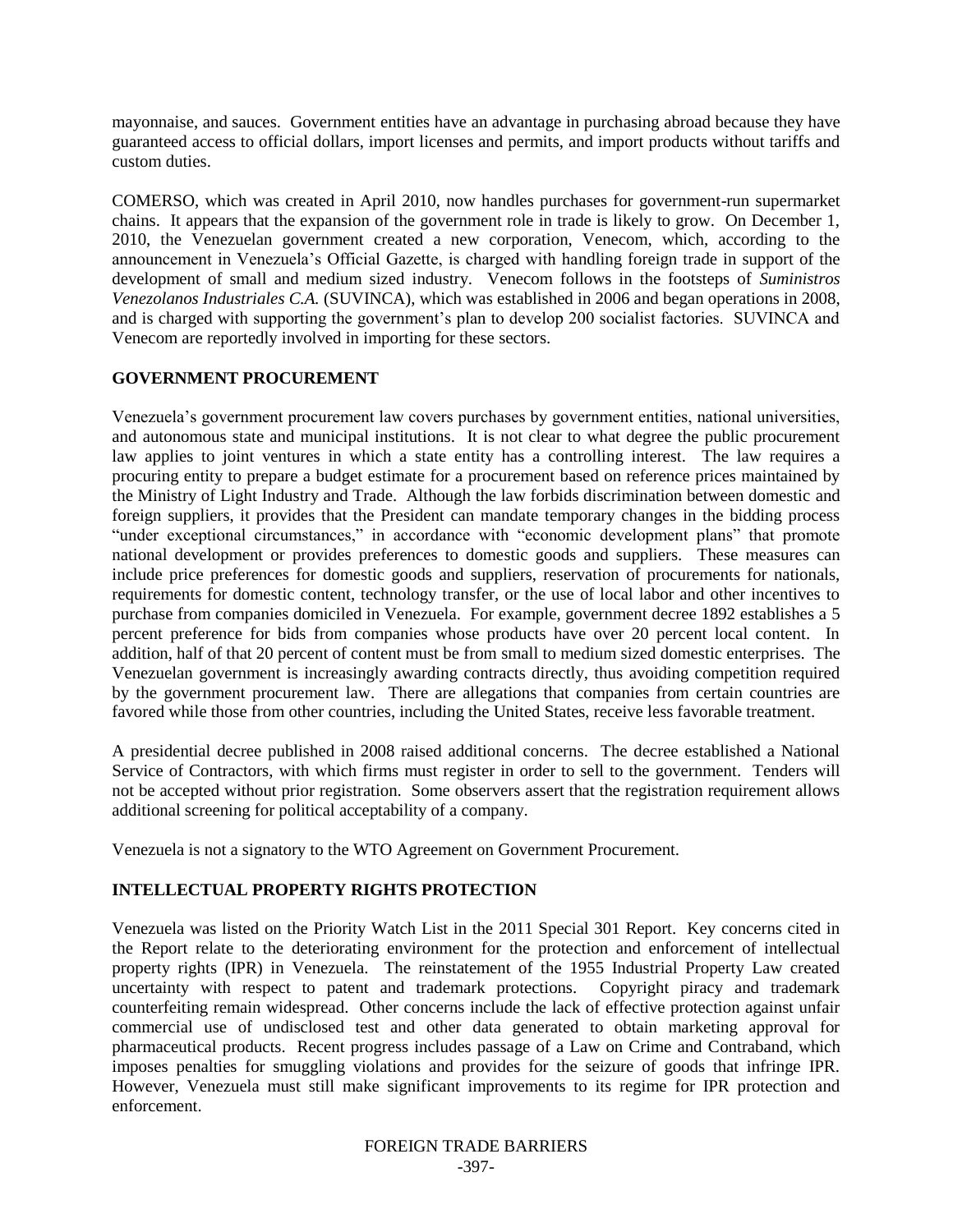### **SERVICES BARRIERS**

Venezuela maintains restrictions on a number of services sectors, including professional services, audiovisual, and telecommunications services. In any enterprise with more than 10 workers, foreign employees are restricted to 10 percent of the work force, and Venezuelan law limits foreign employee salaries to 20 percent of the payroll.

#### **Professional Services**

Foreign equity participation in professional firms is restricted to a maximum of 19.9 percent. Only Venezuelan citizens may provide accounting and auditing services to government institutions and related institutions, such as banks and hospitals. In addition, only Venezuelan citizens may act as accountants for companies in which the government has at least a 25 percent ownership interest. A foreign lawyer cannot provide legal advice on foreign or international law without being fully licensed as a lawyer in Venezuela. Foreigners are required to establish a commercial presence for the provision of engineering services. Foreign consulting engineers must work through local firms or employ Venezuelan engineers.

### **Financial Services**

The insurance law, approved in July 2010, establishes that for all insurance companies, at least half of the members of the board must be of Venezuelan nationality. In addition, all members of the board must be living in and have resident status in the country.

## **Audiovisual Services**

Venezuela limits foreign equity participation to less than 20 percent for enterprises engaged in Spanish language television and radio broadcasting. At least half of the television programming must be dedicated to national programming. Additionally, half of both FM and AM radio broadcasting must be dedicated to Venezuelan-produced material. In the case of music, 50 percent of the Venezuelan-produced material must be traditional Venezuelan songs. There is also an annual quota regarding the distribution and exhibition of Venezuelan films required of cinema owners and film distributors. Additionally, there is a requirement that a percentage of film copying be done in Venezuelan facilities.

## **INVESTMENT BARRIERS**

The government continues to control key sectors of the economy, including oil, petrochemicals, and much of the mining and aluminum industries. Venezuela began an ambitious program of privatization under the Caldera administration (1994 to 1999), but under President Chavez (since 2000) privatization has been halted and the government has re-nationalized certain key sectors of the economy. In 2007, the government nationalized certain electricity and telecommunications providers. In 2008, the government nationalized certain cement companies and an aluminum company, and proposed the nationalization of a commercial bank. In 2009, the government nationalized a food production plant and 76 oil field services companies. In 2010, the government nationalized a number of companies involved in the agricultural sector, drilling rigs belonging to a U.S. company, and a number of housing projects. According to data maintained by *Conindustria (Confederación Venezolana de Industriales)*, there were 499 industrial sector expropriations in 2011 alone, and a total of 988 nationalizations since 2002. Of these, 408 had been companies involved in the construction sector, 229 in agriculture or related industries, and 210 in the oil sector. Other sectors affected have included food, mining, chemical, and transport services.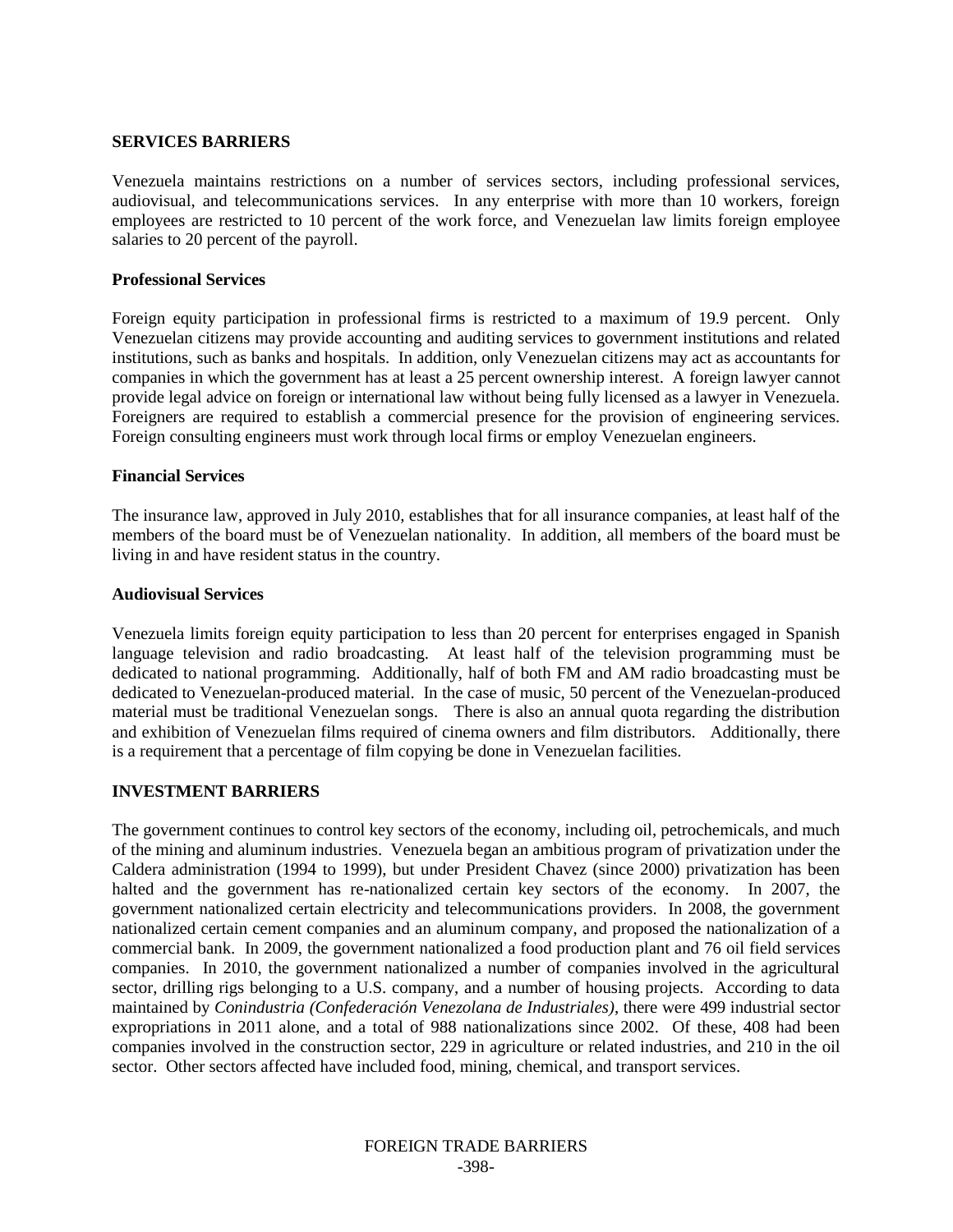Foreign investment continues to be restricted in the petroleum sector. The exploration, production, refinement, transportation, storage, and foreign and domestic sale of hydrocarbons are reserved to the state. However, private companies may engage in hydrocarbons-related activities through mixed companies and equity joint ventures with the state-owned oil company, PDVSA. Sales to foreign investors of interests in the subsidiaries and affiliates of PDVSA are permitted following approval by the government.

Since 2004, the national government has made significant changes to royalty policies, tax policies, and contracts involving hydrocarbons-related activities. This has substantially increased uncertainty in the hydrocarbons sector and raised concerns for companies operating in Venezuela. In 2006, the government transferred operating service agreements to mixed companies in which PDVSA holds a majority stake. President Chavez issued a decree in late February 2007 requiring that four projects relating to the development of Venezuela"s extra heavy crude oil reserves be converted into PDVSA-controlled joint ventures in which the government would hold at least a 60 percent equity stake. The decree established a deadline of April 30, 2007, for completing the transfer. ConocoPhillips and ExxonMobil refused to transfer their investment stakes in three of these projects. Nevertheless, the Venezuelan government took control of these investments. Both companies have filed international arbitration claims against the Venezuelan government.

Both the 2001 Hydrocarbons Law and the 1999 Gaseous Hydrocarbons Law require that there be a competitive process for the identification of private partners for projects to be developed by PDVSA. However, the government may directly award contracts when the project is to be developed under special circumstances or is of national interest. Oil companies from politically strategic partner countries seem to be the preferred partners for the development of many new projects.

In May 2009, the Venezuelan government promulgated a law reserving to the state those assets and services related to the performance of primary activities identified in the 2001 Hydrocarbons Law. Specifically, the assets and services included: (1) those involved in the injection of water, steam, or gas into petroleum reservoirs; (2) those related to gas compression; and (3) assets and services associated with the hydrocarbons industry on Lake Maracaibo in western Venezuela. This included boats for the transportation of personnel, divers, and maintenance; cranes and crane barges; tugs; flat barges; light vessels; cutting barges; barges for laying pipeline and sub-aquatic cable; vessel maintenance facilities; docks; and any type of dikes. Seventy-six companies, including several U.S.-owned firms, were nationalized pursuant to this law and none has received compensation to date. Several affected U.S. owned firms have filed international arbitration claims against the Venezuelan government.

In June 2009, the government promulgated the Organic Law for the Development of Petrochemical Activities to regulate the execution of petrochemical activities and to reserve to the state activities defined as primary and intermediate activities, as well as all facilities and works required to carry out these activities. As a result, only the state and companies in which the state has at least a 50 percent ownership stake may carry out primary and intermediate petrochemical activities. In October 2010, the government nationalized a petrochemical plant that was partly owned by a private U.S. entity.

The previous government had passed legislation in 1998 aimed at introducing domestic and foreign competition into the domestic gasoline market. The law allowed foreign and private Venezuelan investors to own and operate service stations, although the government retained the right to set prices. The government has not raised gasoline prices in several years even though currency devaluations and a high inflation rate have eliminated service station profit margins. An Organic Law on the Restructuring of the Internal Liquid Fuels Market came into effect on September 18, 2008. The law mandated government control of domestic transportation and wholesale of liquid fuels and set a 60-day period for negotiations with the affected companies. Affected companies have not yet been compensated and